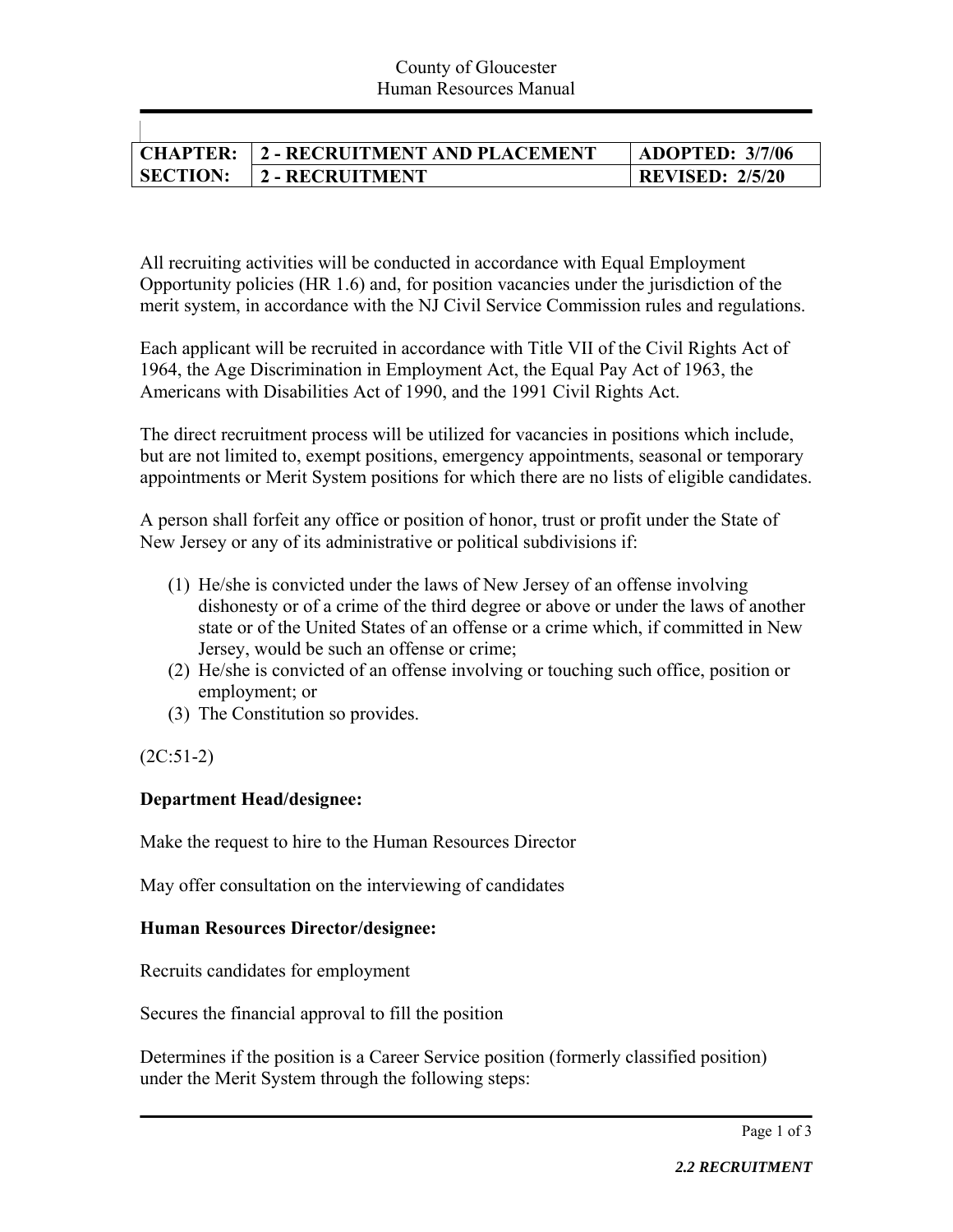(1) Inquires about a current list of eligible candidates from the NJ Civil Service Commission.

(2) If there is a current list, formally requests a certification.

(3) In the absence of a suitable list, requests that the NJ Civil Service Commission generate a list of eligible candidates and then proceeds with the direct recruitment process.

Pursues the direct recruitment process:

Non-competitive:

- (1) Posts a notice of vacancy in all county buildings for a minimum of 5 days. The notice should state the opportunity is open to all who meet the educational and/or experience requirements.
- (2) May place advertisements in area newspapers, which may include the Gloucester County Times, Courier Post and Philadelphia Inquirer. Additionally, advertisements may be placed in publications which are prevalent in the minority communities, as well as provided on tape to assist the visually impaired in obtaining employment.

Provisional:

## Employees may be hired through the non-competitive process. **HOWEVER, provisional employees will be compelled to sit for examination in the career service within one year of hiring. See HR 2.5 for more information.**

Receives all applications including on-line submissions, letters of interest, and if appropriate, any NJ Civil Service Commission certifications (4A:4-4.1-10) and maintains a log with each applicant's name, address and telephone number. All applications are kept on file for one year.

Calls for extension from NJ Civil Service Commission if appointment not made before the expiration of the list

May consult with the respective Department Head on the duties and requirements of the position

```
Sets up interview(s)
```
For qualified candidates, verifies previous employment, checks references, checks driver's license and driving record if appropriate, and conducts any necessary background